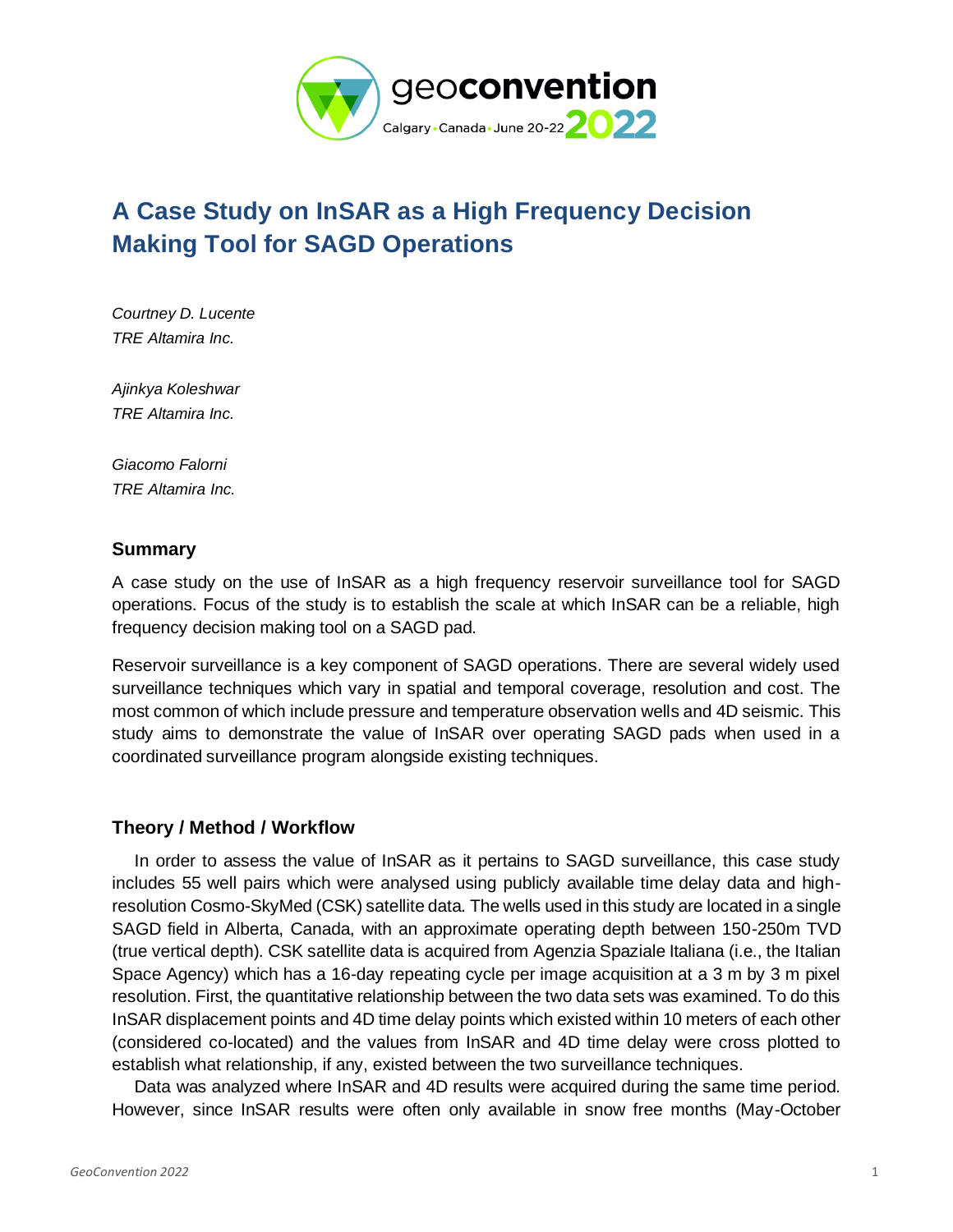

acquisition) while 4D seismic is generally acquired mid-winter (January-February acquisition) the first summer InSAR image was considered to be the most closely related to the 4D seismic.

To assess the qualitative value of InSAR, each well pair was divided into segments, at varying proportional divisions (Figure 1); half well division, third well division and a quarter well division. The relative results of the InSAR and 4D seismic time delay were then compared to determine if utilizing each data set would lead to the same conclusion and influence subsequent operational decisions in the same way.



Figure 1: Schematic illustrating the divisions made within each wellbore to correlate InSAR to 4D seismic response.

Where both InSAR and 4D time delay data were collocated within a wellbore segment as defined above, minimum, maximum and mean values for each data type were calculated and summarized. From this data, relative responses were compared at each scale: half, third and quarter wellbore. Where the InSAR and the 4D time delay had the same relative response the results were classified as a match. For example, when looking at the half well division, if the time delay response was highest in the toe, and lowest in the heel; and likewise, the InSAR response was highest in the toe and lowest in the heel; it was concluded that the two data sets would lead to the same conclusion and subsequently could provide an operator with similar information upon which to make an operational decision.

This process was repeated for all 55 well pairs, for half well, third well and quarter well divisions. Examples of the InSAR vs 4D seismic time delay data are found in 2. Highlighted are cases where on a relative sense, InSAR results provide similar trends to those of the time delay.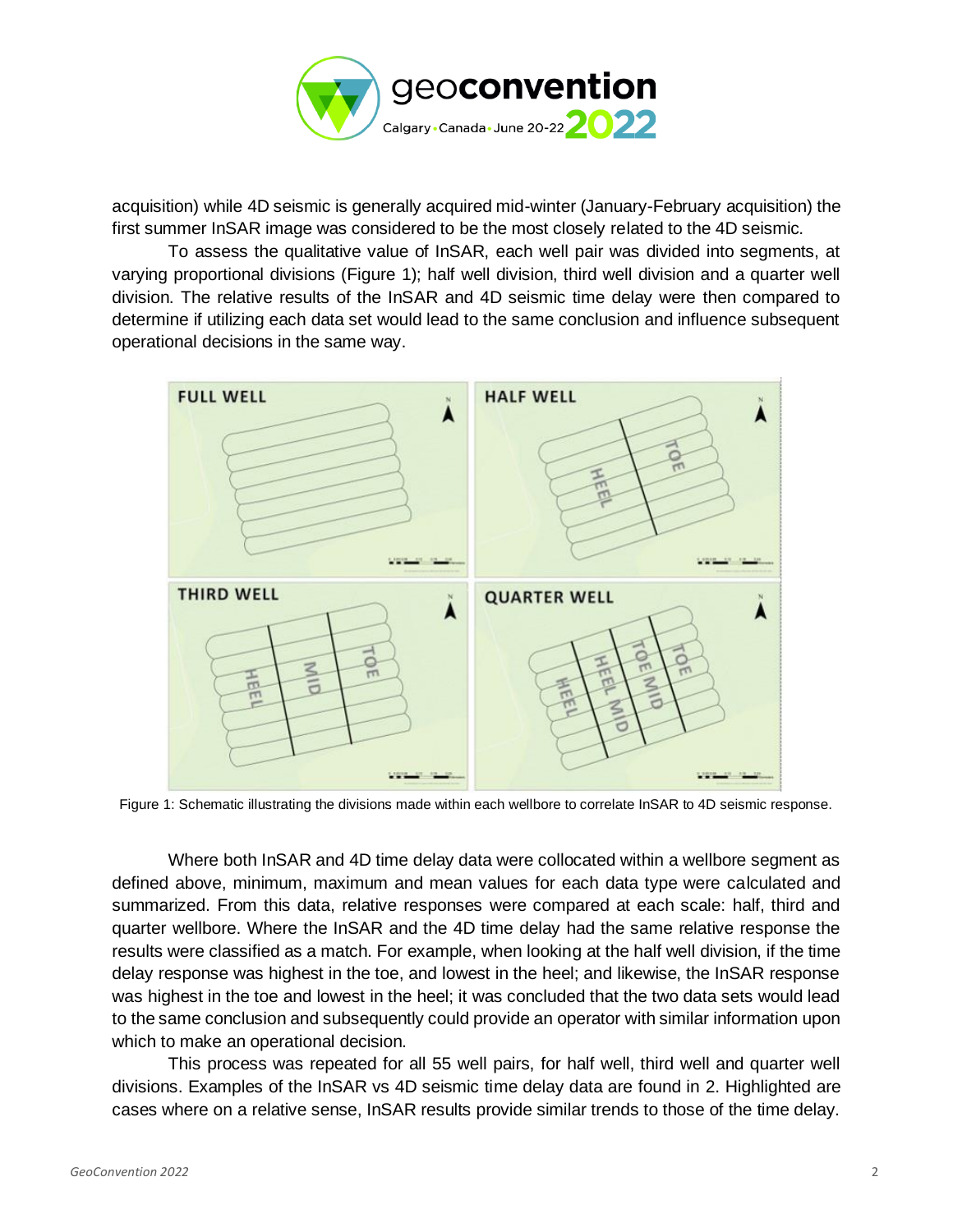

The example below illustrates a half well analysis where, in both the InSAR and 4D seismic response, the toe of the well is showing significantly stronger response than the heel. Likewise, in the third well case, the toe is showing the strongest response from each technique, followed by the mid-well and lastly the heel. In the quarter well case, a partial match is observed wherein the toe-mid of the well is showing the strongest response from both techniques, the heel is showing the weakest, however the toe and heel-mid (ranking  $2^{nd}$  and  $3^{rd}$ ) are inverted.

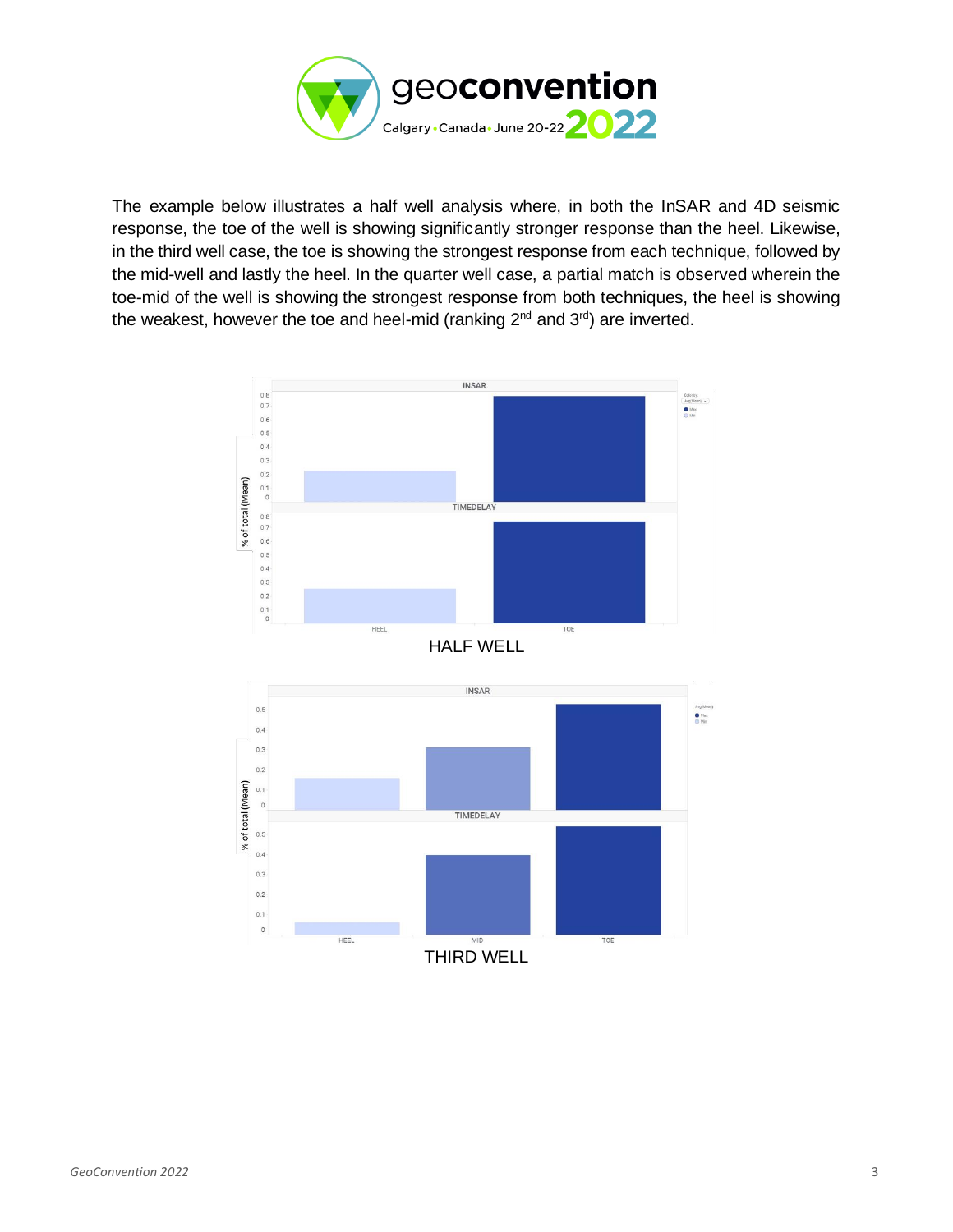



#### QUARTER WELL

Figure 2: Example schematic of InSAR and 4D time delay comparisons. Similar plots were generated for all 55 well pairs and results were tabulated.

## **Results, Observations, Conclusions**

To establish this qualitative relationship, each of the 55 well pairs were summarized at half, third and quarter well divisions. Where both the InSAR and 4D time delay data resulted in the same relative response the result was considered a qualitative match. For the third and quarter well divisions, if a partial but majority match (two of the three divisions or three of the four) was identified, this was also noted and considered a match. Table 1 summarizes the results of the qualitative analysis for the entire data set and for only the high-resolution data.

| In SAR to 4D Time Delay Qualitative Match Statistics |                        |             |           |           |
|------------------------------------------------------|------------------------|-------------|-----------|-----------|
| <b>Division</b>                                      | % Match (inc. partial) | % Not Match | % Partial | % No data |
| Half                                                 | 85                     | 15          | N/A       | N/A       |
| <b>Third</b>                                         | 81                     | 19          | 35        | N/A       |
| Quarter                                              | 65                     | 35          | 41        | N/A       |

Table 1: Summary statistics for qualitative comparison between InSAR and 4D responses over SAGD well pairs

At the half well scale, the InSAR provides the same relative response as the 4D time delay 85% of the time for the high-resolution data. At the smaller, third well division InSAR provides the same or partial relative result in 81% of the high-resolution data. At the finest division considered, quarter well, InSAR provides the same or partial relative response in 65% of the high-resolution data.